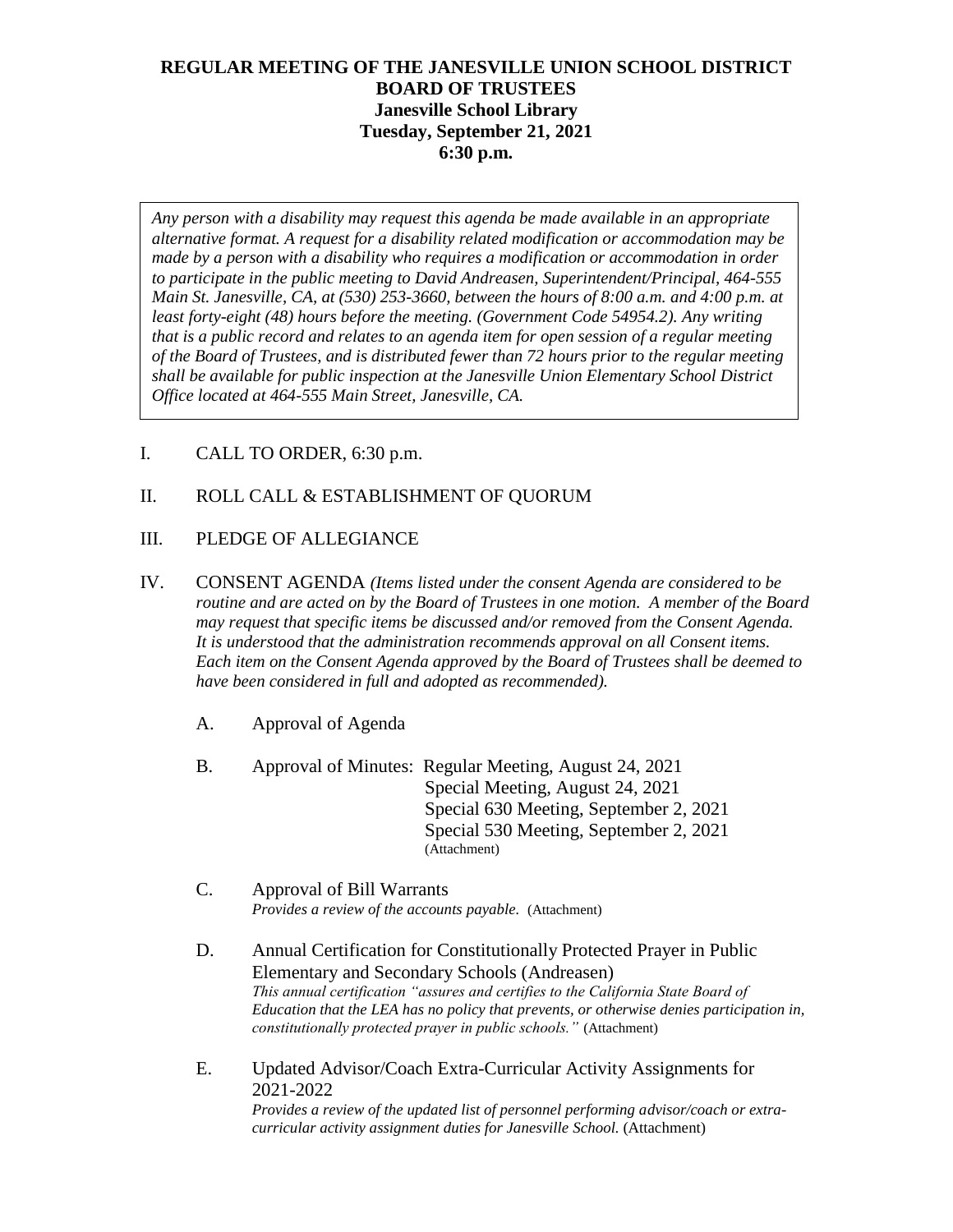### F. Open Purchase Orders (Kellogg)

*Open purchase orders provide a convenient method of encumbering and paying for regularly recurring purchases and eliminates the need to process numerous small purchase orders. Open purchase orders are encumbered in advance and are valid for the current fiscal year. The open purchase orders for the 2020-2021 school year are attached.* (Attachment)

### V. VISITORS

**Public-Input** – *During this portion of the meeting, any member of the public is permitted to make a brief statement, express his/her viewpoint, or ask a question regarding matters related to the school system. Three minutes may be allotted to each speaker and a maximum of twenty minutes to each subject matter.*

### VI. CORRESPONDENCE:

A. Letter from Patricia A. Gunderson, Superintendent of the Lassen County Office of Education Regarding a Review of the 2021-22 Adopted Budget for the JUSD (Andreasen) (Attachment)

### VII. REPORTS:

- A. Student Council Report
- B. PTO Boosters Report
- C. Janesville Teachers' Association (JTA) Report
- D. California School Employees' Association (CSEA) Report
- E. Enrollment Report (Attachment)
- F. School Site Council (Attachment)
- G. Business Cash Flow Update (Attachment)
- H. Superintendent Report

#### VIII. DISCUSSION/ACTION ITEMS:

- A. Recognition of Kendra Bierman for Her 28 Years of Service at Janesville School (Andreasen)
- B. Recognition of Alan McDonald for His 24 Years of Service at Janesville School (Andreasen)
- C. Pretzel Rod Fundraiser for Sierra Nevada Journeys Outdoor School at Grizzly Creek Ranch (Azevedo) (Attachment)

**NOTICE TO THE PUBLIC** - The Governing Board will conduct a PUBLIC HEARING on the Pupil Textbook and Instructional Materials Incentive Program. The Program will be reviewed at this time and the public is invited to comment and ask questions.

D. Open Public Hearing for the Pupil Textbook and Instructional Materials Incentive Program (Andreasen)